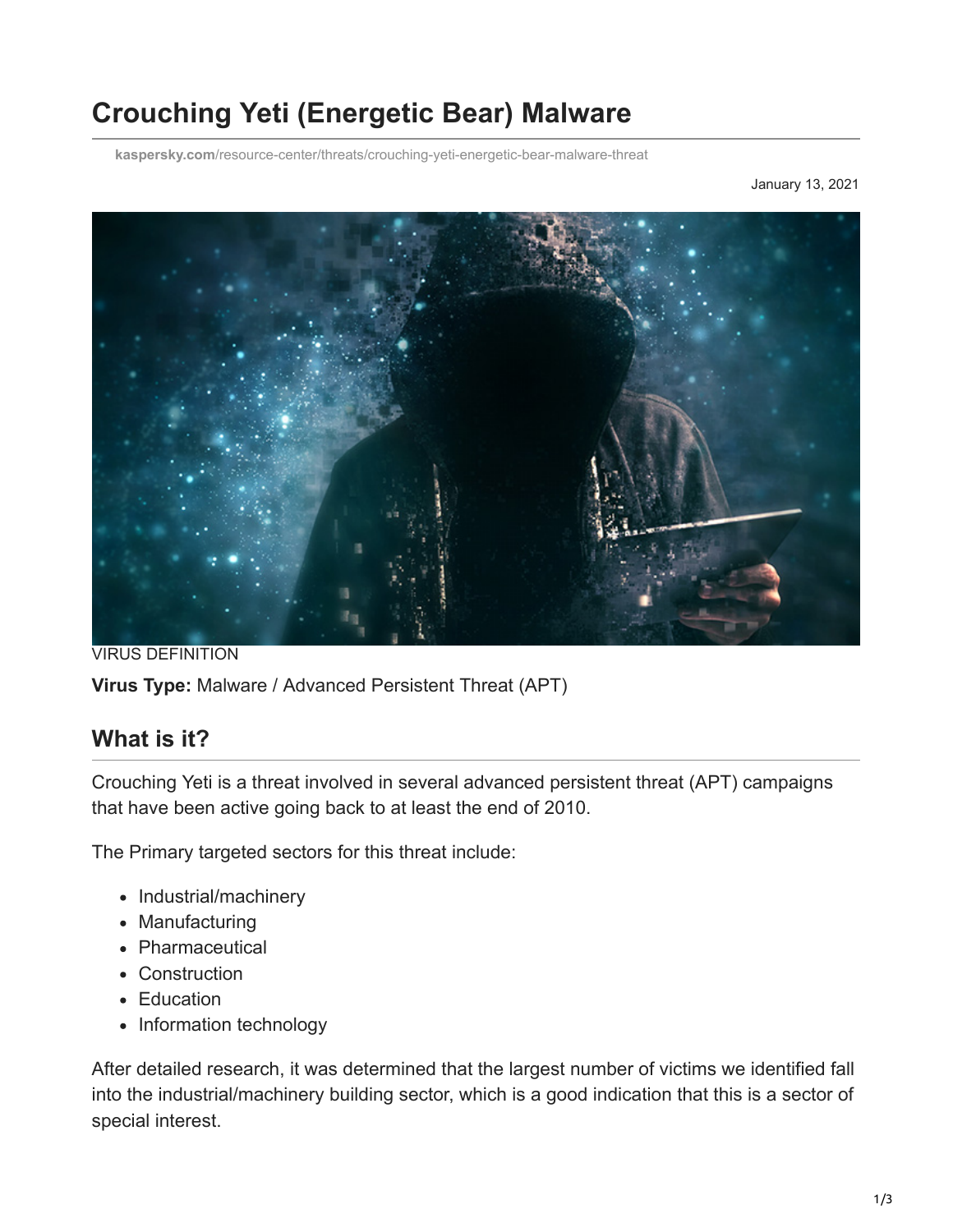[The Crouching Yeti threat relayed on three methods to infect the victims, Spear-phishing e](https://www.kaspersky.com/resource-center/definitions/spear-phishing)mails using PDF documents embedded with an Adobe Flash exploit (CVE-2011-0611)

- [Trojanized](https://www.kaspersky.com/resource-center/threats/trojans) software installers
- Waterhole attacks using a variety of re-used exploits

## **Threat Details**

[Crouching Yeti is hardly a sophisticated campaign. For example, the attackers used no zero](https://www.kaspersky.com/resource-center/definitions/zero-day-exploit)day exploits, only exploits that are widely available on the Internet. But that didn't prevent the campaign from staying under the radar for several years.

The total number of known victims is over 2800 worldwide, out of which Kaspersky Lab researchers were able to identify 101 organizations. This list of victims seems to indicate Crouching Yeti's interest in strategic targets, but it also shows an interest of the group in many other not-so-obvious institutions.

Kaspersky Lab's experts believe they might be collateral victims, but it might also be reasonable to redefine Crouching Yeti not only as a highly targeted campaign in a very specific area of interest, but also as a broad surveillance campaign with interests in different sectors.

## **How do I know if I'm infected by Crouching Yeti**

The best way to determine if you've been a victim of Crouching Yeti if to identify if there has been an intrusion. Threat identification can be done with a strong antivirus product such as [Kaspersky Anti-Virus](https://www.kaspersky.com/antivirus).

Kaspersky Lab products will detect the malware involved in the Crouching Yeti campaign with the following threat definitions:

- Trojan. Win32. Sysmain. xxx
- Trojan. Win32. Havex.xxx
- Trojan. Win32.ddex.xxx
- Backdoor.MSIL.ClientX.xxx
- Trojan. Win32. Karagany. xxx
- Trojan-Spy.Win32.HavexOPC.xxx
- Trojan-Spy.Win32.HavexNk2.xxx
- Trojan-Dropper.Win32.HavexDrop.xxx
- Trojan-Spy.Win32.HavexNetscan.xxx
- Trojan-Spy.Win32.HavexSysinfo.xxx

## **How can I protect myself against Crouching Yeti**